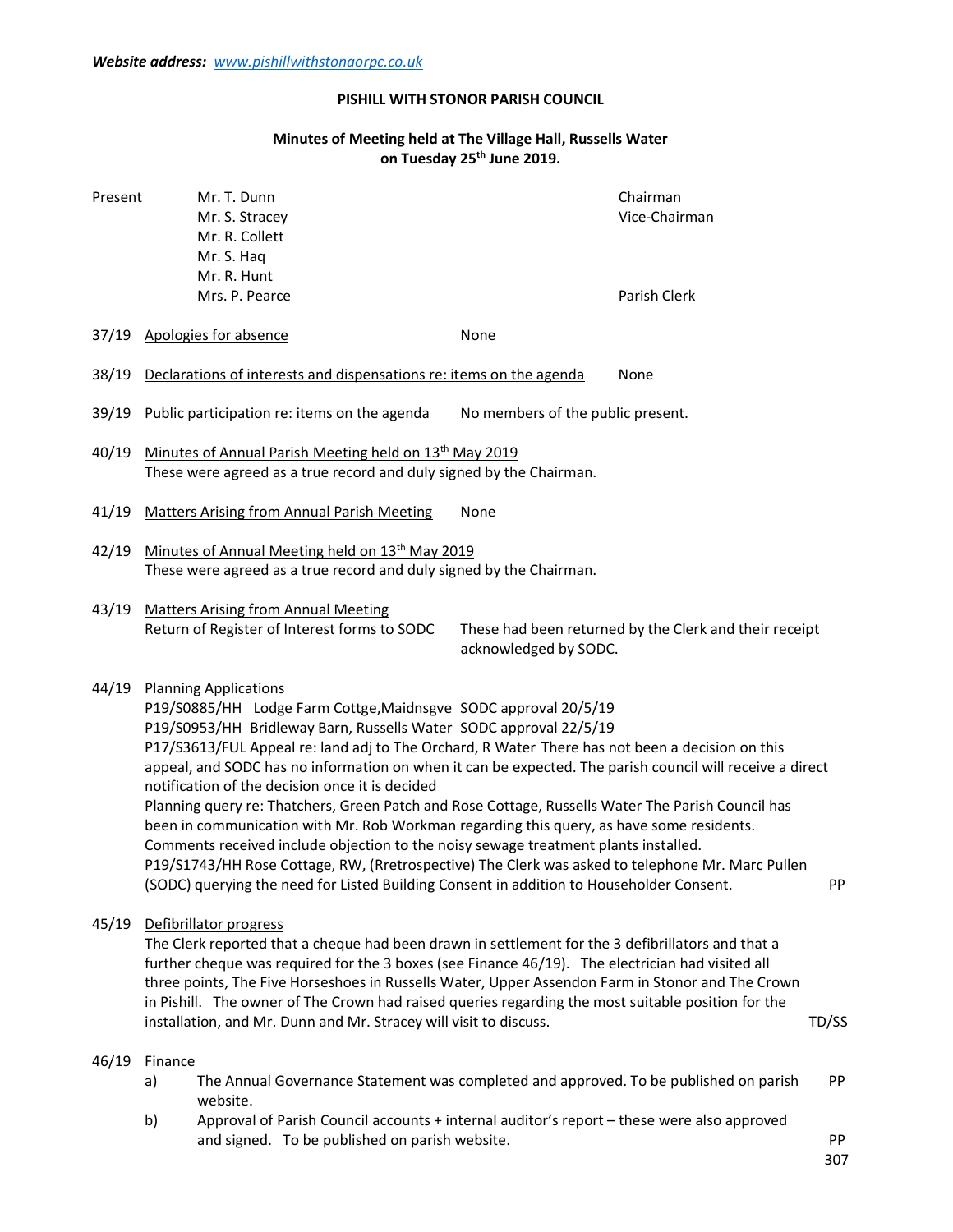### 46/19 Finance (cont)

 c) Insurance renewal The Clerk reported that the insurance policy renewal documents had been received.

\_\_\_\_\_\_\_\_\_\_\_\_\_\_\_\_\_\_\_\_\_\_\_\_\_\_\_\_\_\_\_\_\_\_\_\_\_\_\_\_\_\_\_\_\_\_\_\_\_\_\_\_\_\_\_\_\_\_\_\_\_\_\_\_\_\_\_\_\_\_\_\_\_\_\_\_\_\_\_\_\_\_\_\_\_\_\_\_\_\_\_\_\_\_

d) Receipts and payments

 The Community Account balance at Barclays Bank stands at £19,503.76, which includes £4024.80 CIL payment and £2850.00, received from the SODC grant towards defibrillator provision. There remains £6.76 in the Flexible Current Account.

 Defibrillator finance – payments required. It had been agreed at the May meeting that the invoice for 3 defibrillators should be paid on receipt, and the 3 defibrillator boxes invoice was available for payment at this meeting, which was also agreed.

Cheques drawn since the last meeting:

| Ch.no: 100568 Millie's Dream Charity (cost of 3 defibrillators)               |  | £3222.00  |  |
|-------------------------------------------------------------------------------|--|-----------|--|
| Cheques drawn at the meeting:                                                 |  |           |  |
| Ch.no: 100569 Chiltern Society (ann.sub.2019-20)                              |  | £ 30.00   |  |
| 100570 Village Hall, Russells Water (meeting hire 25/6/19 - 2 hrs @ £12.00ph) |  | $£$ 24.00 |  |
| 100571 Millie's Dream Charity (cost of 3 defibrillator boxes)                 |  | £1800.00  |  |
| 100572 P.A.Pearce (Clerk's wages 6 wks @ £84pw {504} + expenses £18.76        |  | £ 522.76  |  |
| 100573 The Crown Inn, Pishill (meeting hire for 13/5/19 2 hrs @ £12ph)        |  | $£$ 24.00 |  |
| 100574 Pishill Church (donation towards graveyard maintenance)                |  | £ 200.00* |  |
|                                                                               |  |           |  |

 100575 P.A. Pearce (expenses for repair of laptop by Henley Computer Care) £ 50.00\* 100576 Evans Graphics (supply of 2 replacement signs for Maidensgrove Cmn) £ 25.20\*

\*These items were discussed by the councillors and payment unanimously agreed.

### 47/19. Parish Communications

 Mr.Haq reported that the parishioners were mostly aware of the availability of high speed broadband. He also advised that Hollandridge Lane could probably be best served by connection through Village Networks.

 Mr.Collett requested that the Parish Council should arrange to advertise Village Hall fund-raising activities. The councillors discussed this proposal, but concluded that, as the parish council had been clear to the parishioners that only parish council matters would be sent out on the parish distribution email, it would not be appropriate for unsolicited information to be sent. It was, however, proposed that Mr. Collett should produce a background information summary, to be sent out on the parish RC distribution list, giving details of how the Village Hall exists for the whole parish, not purely Russells PP Water and Maidensgrove and including an invitation for parishioners to send their email addresses to the Village Hall Event Organiser, so that information may be sent to them direct. Mr.Haq will assist with setting up the electronic 'link'. SH

#### 48/19. Roads

| a) | <b>B480</b>                                   | Some potholes had been repaired prior to the OVO Women's                                                                                                                                       |           |  |
|----|-----------------------------------------------|------------------------------------------------------------------------------------------------------------------------------------------------------------------------------------------------|-----------|--|
|    |                                               | Cycle Tour.                                                                                                                                                                                    |           |  |
| b) | Cleaning street signage                       | The Clerk had made enquiries of OCC, who had sent a lengthy<br>message regarding the protocols and insurances required. The<br>councillors requested that more enquiries should be made on the |           |  |
|    |                                               | basis of the Parish Council offering to pay for OCC's preferred<br>contractor to carry out the work.                                                                                           | <b>PP</b> |  |
| c) | *Replacement signs for<br>Maidensgrove Common | These are now available for delivery at a total cost of £25.20,<br>payment agreed unanimously.                                                                                                 | $\ast$    |  |
| d) | OVO Women's Cycle Tour                        | No adverse comments received.                                                                                                                                                                  |           |  |
| e) | Traffic calming in Stonor                     | An enquiry had been received from a parishioner, whose wall<br>had been damaged by an out of control motorist, regarding<br>whether traffic calming measures would be considered by the        |           |  |